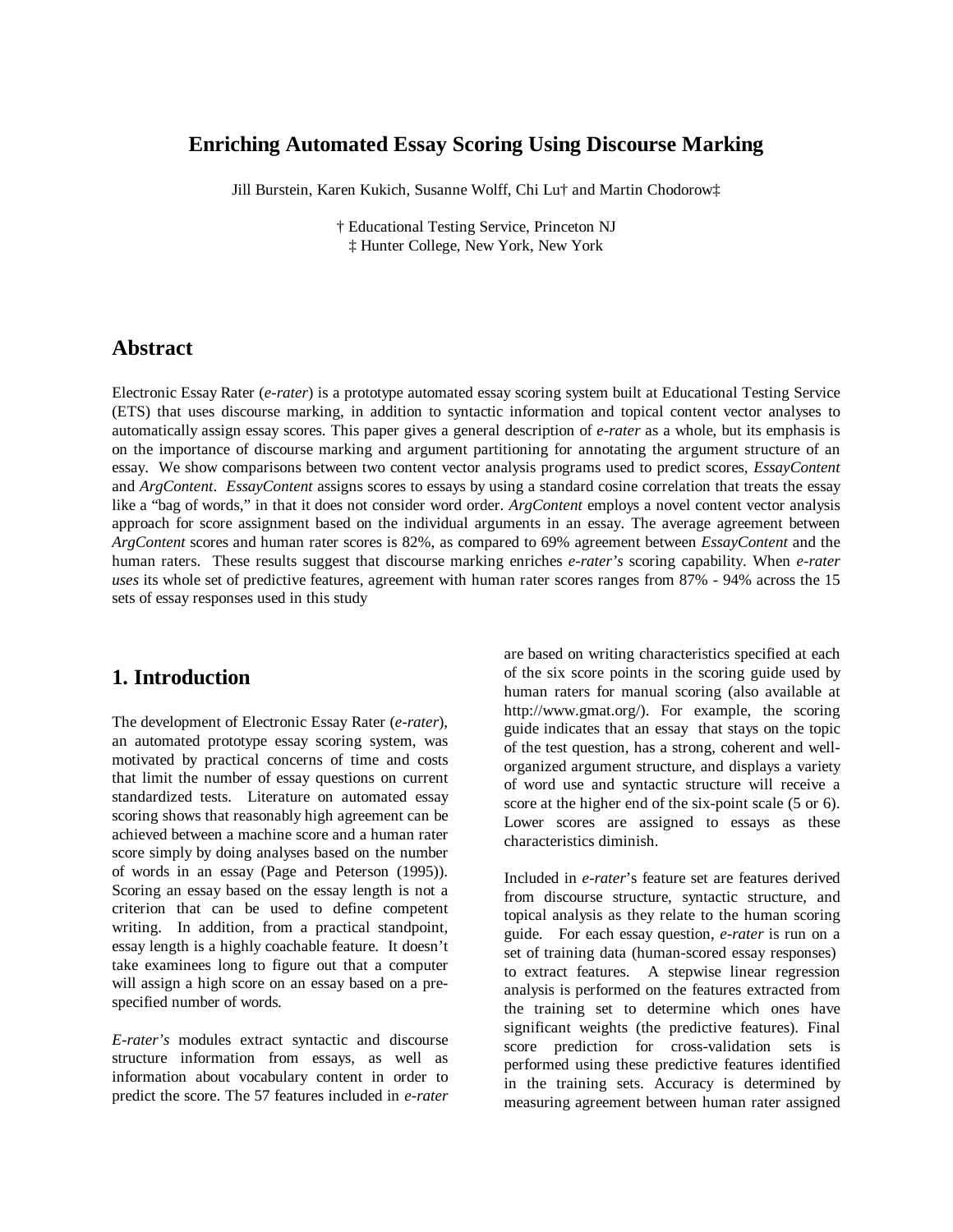scores and machine predicted scores, which are considered to "agree" if there is no greater than a single point difference on the six-point scale. This is the same criterion used to measure agreement between two human raters.

Among the strongest predictive features across the essay questions used in this study are the scores generated from *ArgContent* (a content vector analysis applied to discourse chunked text), and discourse-related surface cue word and non-lexical features. On average, *ArgContent* alone has 82% agreement with the human rater score as compared to *EssayContent*'s 69%. *EssayContent* is a content vector analysis program that treats an essay like a "bag of words." This suggests two things. First, the discourse markers detected by the argument annotation and partitioning program, *APA,* are helpful for identification of relevant units of discourse in essay responses. Second, the application of content vector analysis to those text units appears to increase scoring performance. Overall, it appears that discourse marking provides feature information that is useful in *e-rater*'s essay score predictions.

A long-term goal of automated essay scoring is to be able to generate diagnostic or instructional information, along with a numeric score to a testtaker or instructor. Information about the discourse structure of essays brings us closer to being able to generate informative feedback to test-takers about the essay's cohesion.

We report on the overall evaluation results from *erater*'s scoring performance on 13 sets of essay data from the Analytical Writing Assessments of the Graduate Management Admissions Test (GMAT) (see http://www.gmat.org/) and 2 sets of essay data from the Test of Written English (TWE) (see http://www.toefl.org/tstprpmt.html for sample TWE questions). The paper devotes special attention to *erater*'s discourse marking and analysis components*.*

# **2. Hybrid Feature Methodology**

*E-rater* uses a hybrid feature approach in that it incorporates several variables that are derived statistically, or extracted through NLP techniques. The following sections describe the features used in this study.

# **2.1 Syntactic Features**

The scoring guides indicate that one feature used to evaluate an essay is syntactic variety. Syntactic structures in essays are identified using NLP techniques. All sentences are parsed with the Microsoft Natural Language Processing tool (MSNLP) (see MSNLP (1997)). Examination of the parse trees yields information about syntactic variety with regard to what kinds of clauses or verb types were used by a test-taker.

A program was implemented to identify the number of complement clauses, subordinate clauses, infinitive clauses, relative clauses and occurrences of the subjunctive modal auxiliary verbs*, would, could, should, might* and *may*, for each sentence in an essay. Ratios of syntactic structure types per essay and per sentence were calculated as possible measures of syntactic variety.

# **2.2 Discourse Structure Analysis**

GMAT essay questions are of two types: Analysis of an Issue (issue) and Analysis of an Argument (argument). The issue essay asks the writer to respond to a general question and to provide "reasons and/or examples" to support his or her position on an issue introduced by the test question. The argument essay focuses the writer on the argument in a given piece of text, using the term *argument* in the sense of a rational presentation of points with the purpose of persuading the reader. The scoring guides used for manual scoring indicate that an essay will receive a score based on the examinee's demonstration of a well-developed essay. For the argument essay, for instance, the scoring guide states that a "6" essay "develops ideas cogently, organizes them logically, and connects them with clear transitions." The correlate to this for the issue essay would appear to be that a "6" essay "...develops a position on the issue with insightful reasons..." and that the essay "is clearly well-organized." Nolan (1997) points out that terms in holistic scoring guides, such as "cogent," "logical," "insightful," and "well-organized" have "fuzzy" meaning, since they are based on imprecise observation. Nolan uses methods of "fuzzy logic" to automatically assign these kinds of "fuzzy" classifications to essays. In this study, we try to identify organization of an essay through automated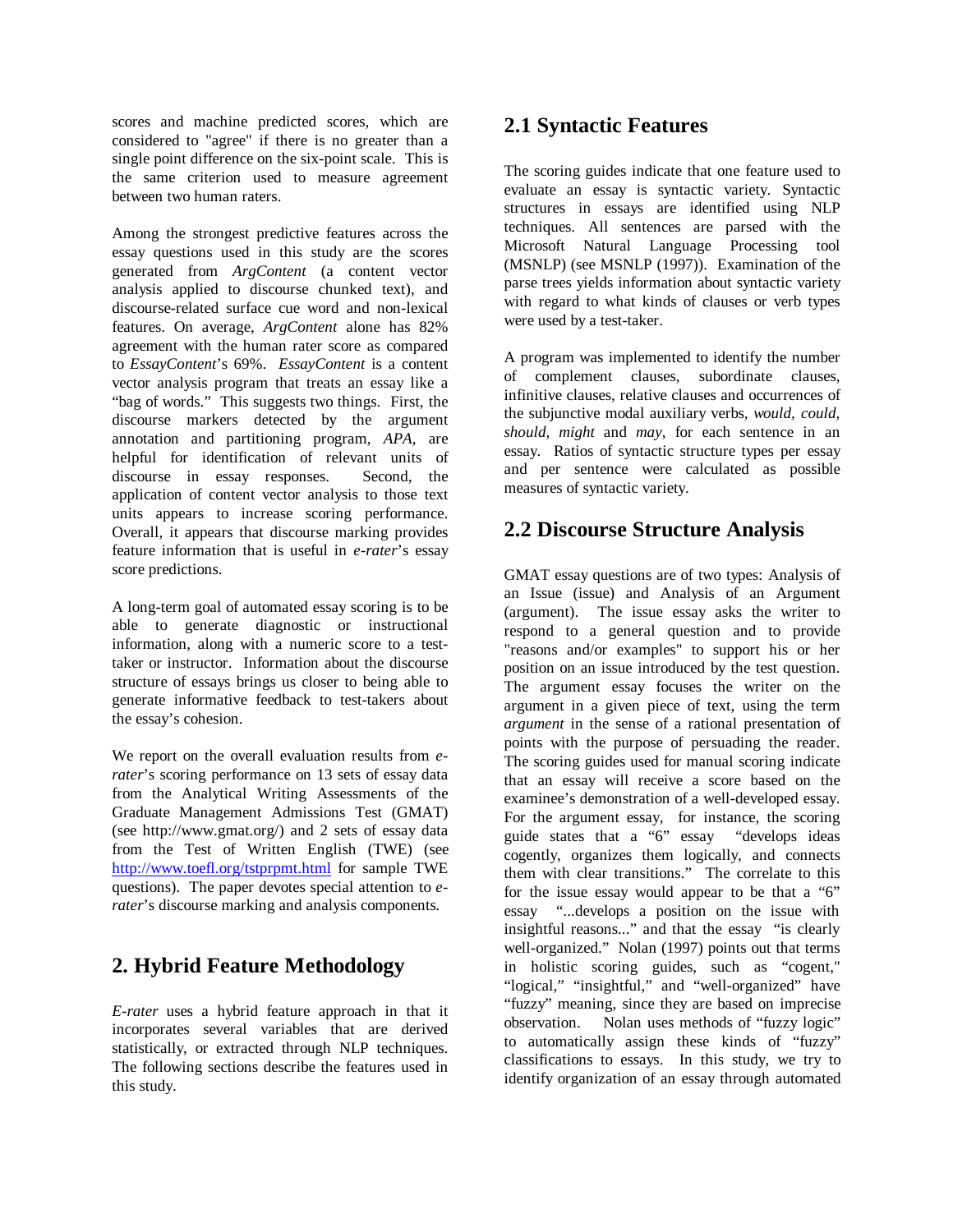analysis and identification of the essay's argument structure through discourse marking.

Since there is no particular text unit that reliably corresponds to the stages, steps, or passages of an argument, readers of an essay must rely on other things such as surface cue words to identify individual arguments. We found that it was useful to identify rhetorical relations such as *Parallelism* and *Contrast*, and content or coherence relations that have more to do with the discourse involved. These relations can appear at almost any level -- phrase, sentence, a chunk consisting of several sentences, or paragraph. Therefore, we developed a program to automatically identify the discourse unit of text using surface cue words and non-lexical cues.

As literature in the field of discourse analysis points out, surface cue words and structures can be identified and used for computer-based discourse analysis (Cohen (1984), (Mann and Thompson (1988), Hovy, et al (1992), Hirschberg and Litman (1993), Vander Linden and Martin (1995), Knott (1996) and Litman (1996)). *E-rater's APA* module uses surface cue words and non-lexical cues (i.e., syntactic structures) to denote discourse structure in essays. We adapted the conceptual framework of conjunctive relations from Quirk, et al (1985) in which terms, such as "In summary" and "In conclusion," which we consider to be surface cue terms, are classified as conjuncts used for summarizing. Cue words such as "perhaps" and "possibly" are considered to be Belief words used by the writer to express a belief with regard to argument development in essays. Words like "this" and "these" may often be used to flag that the writer is developing on the same topic (Sidner (1986)). We also observed that, in certain discourse contexts, non-lexical, syntactic structure cues, such as infinitive or complement clauses, may characterize the beginning of a new argument.

The automated argument partitioning and annotation program (*APA*) was implemented to output a discourse-marked annotated version of each essay in which the discourse marking is used to indicate new arguments (arg\_init), or development of an argument (arg\_dev). An example of *APA* annotations is shown in Figure 1.

New Paragraph:

…

Sentence 1: *It is also assumed that shrinking high school enrollment may lead to a shortage of qualified engineers.*

> arg\_init#PARALLEL = *also* arg\_init#CLAIM\_THAT = *that* arg\_aux#SPECULATE = *may*

…

…

Sentence 3: *It is conceivable that other programs such as arts, music or social sciences will be most affected by this drop in high school population.*

> $arg\_dev#SAME\_TOPIC = It$ arg\_dev#CLAIM\_THAT = *that* arg\_dev#DETAIL = *such\_as*

### **Figure 1: APA Output for 2 Essay Sentences**

*APA*'s heuristic rules for discourse marker annotation and argument partitioning are based on syntactic and paragraph-based distribution of surface cue words, phrases and non-lexical cues corresponding to discourse structure. Relevant cue words and terms are contained in a specialized surface cue word and phrase lexicon. In Figure 1, the annotations, arg\_init#PARALLEL, and arg\_dev#DETAIL indicate the rhetorical relations of Parallel structure and Detail information, respectively, in arguments. The arg\_dev#SAME\_TOPIC label denotes the pronoun "it" as indicating the writer has not changed topics. The labels arg\_init#CLAIM\_THAT and arg\_dev#CLAIM\_THAT indicate that a complement clause was used to flag a new argument, or argument development. Arg\_aux#SPECULATE flags subjunctive modals that are believed to indicate a writer's speculation. Preliminary analysis of these rules indicates that some rule refinements might be useful; however, more research needs to be done on this.<sup>1</sup> Based on the arg\_init flags in the annotated essays, *APA* outputs a version of the essay partitioned "by argument". The argument-partitioned versions of essays are input to *ArgContent*, the discourse-driven, topical analysis program described below.

## **2.3 Topical Analysis**

Good essays are relevant to the assigned topic. They also tend to use a more specialized and precise vocabulary in discussing the topic than poorer essays do. We should therefore expect a good essay to

<sup>1</sup> We thank Mary Dee Harris for her analysis of *APA* annotated outputs.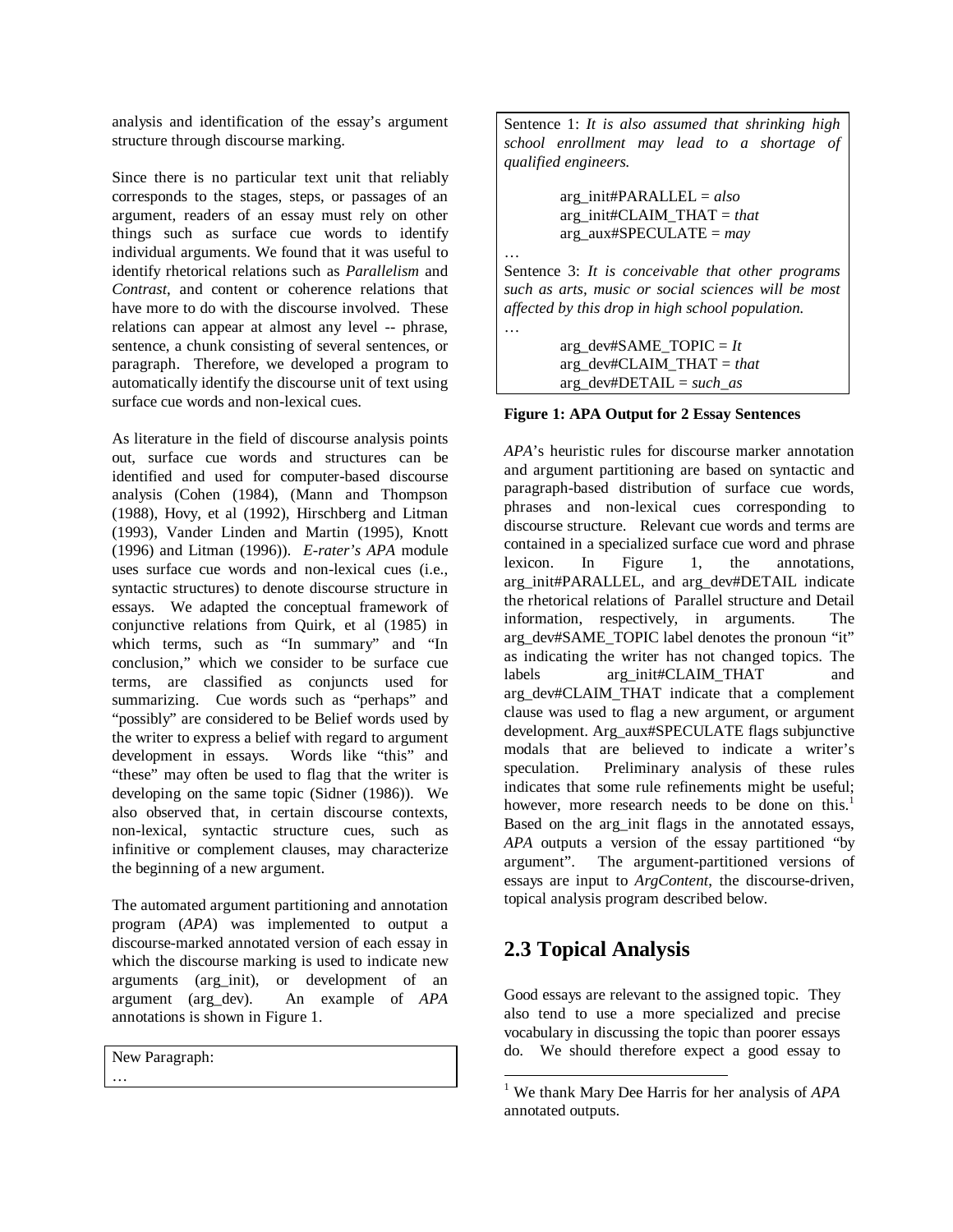resemble other good essays in its choice of words and, conversely, a poor essay to resemble other poor ones. *E-rater* evaluates the topical content of an essay by comparing the words it contains to the words found in manually graded training examples for each of the six score categories. Two measures of content similarity are computed, one based on word frequency and the other on word weight, as in information retrieval applications (Salton, 1988). For the former application (*EssayContent*), content similarity is computed over the essay as a whole, while in the latter application (*ArgContent*) content similarities are computed for each argument in an essay.

For the frequency based measure (the *EssayContent* program), the content of each score category is converted to a single vector whose elements represent the total frequency of each word in the training essays for that category. In effect, this merges the essays for each score. (A stop list of some function words is removed prior to vector construction.) The system computes cosine correlations between the vector for a given test essay and the six vectors representing the trained categories; the category that is most similar to the test essay is assigned as the evaluation of its content. An advantage of using the cosine correlation is that it is not sensitive to essay length, which may vary considerably.

The other content similarity measure, *ArgContent*, is computed separately for each argument in the test essay and is based on the kind of term weighting used in information retrieval. For this purpose, the word frequency vectors for the six score categories, described above, are converted to vectors of word weights. The weight for word i in score category s is:  $W_{i,s}$  =

 $(freq<sub>i,s</sub> / max_freq<sub>s</sub>) * log(n_essays<sub>total</sub> / n_essays<sub>i</sub>)$ 

where freq<sub>i,s</sub> is the frequency of word  $i$  in category  $s$ , max\_freq<sub>s</sub> is the frequency of the most frequent word in *s* (after a stop list of words has been removed),  $n_{\text{res}}$  is the total number of training essays across all six categories, and n\_essays<sub>i</sub> is the number of training essays containing word *i*.

The first part of the weight formula represents the prominence of word *i* in the score category, and the second part is the log of the word's inverse document frequency (IDF). For each argument *a* in the test essay, a vector of word weights is also constructed. The weight for word *i* in argument *a* is

### $W_{i,a}$  =  $(\text{freq}_{i,a}/\text{max\_freq}_a) * \log(n\_essays_{total}/n\_essays_i)$

where freq<sub>i,a</sub> is the frequency of word  $i$  in argument  $a$ , and max freq<sub>a</sub> is the frequency of the most frequent word in *a* (once again, after a stop list of words has been removed). Each argument (as it has been partitioned by *APA*) is evaluated by computing cosine correlations between its weighted vector and those of the six score categories, and the most similar category is assigned to the argument. As a result of this analysis, *e-rater* has a set of scores (one per argument) for each test essay.

We were curious to find out if an essay containing several good arguments (each with scores of 5 or 6) and several poor arguments (each with scores of 1 or 2) produced a different overall judgment by the human raters than an essay consisting of uniformly mediocre arguments (3's or 4's), or if perhaps humans were most influenced by the best or poorest argument in the essay. In a preliminary study, we looked at how well the minimum, maximum, mode, median, and mean of the set of argument scores agreed with the judgments of human raters for the essay as a whole. The mode and the mean showed good agreement with human raters, but the greatest agreement was obtained from an adjusted mean of the argument scores which compensated for an effect of the number of arguments in the essay. For example, essays which contained only one or two arguments tended to receive slightly lower scores from the human raters than the mean of the argument scores, and essays which contained many arguments tended to receive slightly higher scores than the mean of the argument scores. To compensate for this, an adjusted mean is used as *erater*'s *ArgContent*,

*ArgContent* =  $((arg_scores + n_{args}) / (n_{args} + 1))$ 

## **3. Training and Testing**

In all, *e-rater*'s syntactic, discourse, and topical analyses yielded a total of 57 features for each essay. The majority of the features in the overall feature set are discourse-related (see Table 3 for some examples). To predict the score assigned by human raters, a stepwise linear regression analysis was used to compute the optimal weights for these predictors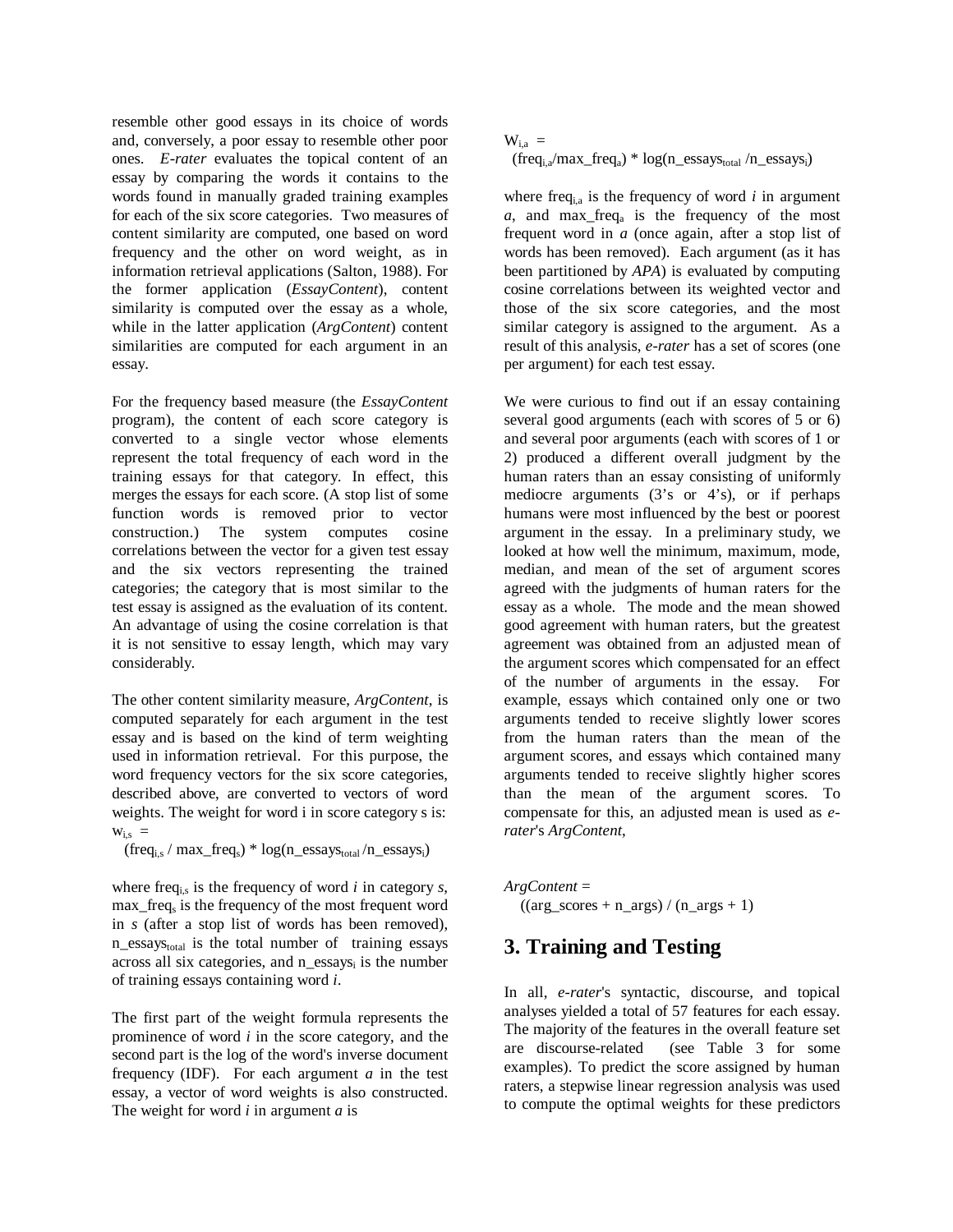based on manually scored training essays. The training sets for each test question consisted of a total of 270 essays, 5 essays for score  $0^2$ , 15 essays for score 1 (a rating infrequently used by the human raters) and 50 essays each for scores 2 through 6. After training, *e-rater* analyzed new test essays, and the regression weights were used to combine the measures into a predicted score for each one. *E-rater* predictions were compared to the two human rater scores to measure exact and adjacent agreement (see Table 1). **Figure 2** shows the predictive feature set identified by the regression analysis for one of the example test questions, ARG1, in **Tables 1** and **2**.

- 1. *ArgContent* Score
- 2. *EssayContent* Score
- 3. Total Argument Development Words/Phrases
- 4. Total Pronouns Beginning Arguments
- 5. Total Complement Clauses Beginning **Arguments**
- 6. Total Summary Words Beginning Arguments
- 7. Total Detail Words Beginning Arguments
- 8. Total Rhetorical Words Developing Arguments
- 9. Subjunctive Modal Verbs

### **Figure 2: Predictive Feature Set for ARG1 Test Question**

## **3.1 Results**

Table 1 shows the overall results for 8 GMAT argument questions, 5 GMAT issue questions and 2 TWE questions. The level of agreement between *erater* and the human raters ranged from 87% to 94% across the 15 tests. Agreement appears to be comparable to that found between the human raters.

**Table 1:** *E-rater* **(***E***) and Human Rater (HR) Percentage Agreement & Human Interrater Percentage Agreement For Cross-Validation Tests**

| Question | $n =$ | HR $\sim$ | HR1      | HR2 |
|----------|-------|-----------|----------|-----|
|          |       | HR2       | $\sim E$ | E   |
| Arg l    | 552   |           |          | 89  |
| Arg^     |       |           |          | 89  |

 $2$  0's either contain no text or the response is offtopic.

| Arg3               | 577 | 87 | 87 | 89 |
|--------------------|-----|----|----|----|
| Arg4               | 592 | 91 | 92 | 93 |
| Arg5               | 634 | 92 | 91 | 91 |
| Arg6               | 706 | 87 | 87 | 88 |
| Arg7               | 719 | 90 | 91 | 88 |
| Arg8               | 684 | 89 | 89 | 90 |
| Issue1             | 709 | 90 | 89 | 90 |
| Issue <sub>2</sub> | 747 | 92 | 89 | 90 |
| Issue3             | 795 | 88 | 87 | 86 |
| Issue4             | 879 | 92 | 87 | 87 |
| Issue <sub>5</sub> | 915 | 93 | 89 | 89 |
| TWE1               | 260 |    | 93 |    |
| TWE <sub>2</sub>   | 287 |    | 94 |    |

Table 2 shows that scores generated by *ArgContent* have higher agreement with human raters than do scores generated by *EssayContent*. This suggests that the discourse structures generated by *APA* are useful for score prediction, and that the application of content vector analysis to text partitioned into smaller units of discourse might improve *e-rater*'s overall scoring accuracy.

|                          |  | Table 2: Percentage Agreement Between        |  |
|--------------------------|--|----------------------------------------------|--|
|                          |  | $EssayContent$ (EC) or $ArgContent$ (AC) and |  |
| <b>Human Rater Score</b> |  |                                              |  |

|                    |       | <b>HR1~ HR2</b> | EC | AC |
|--------------------|-------|-----------------|----|----|
| <b>Question</b>    | $n =$ |                 |    |    |
| Arg1               | 552   | 92              | 69 | 73 |
| Arg2               | 517   | 93              | 68 | 75 |
| Arg3               | 577   | 87              | 72 | 76 |
| Arg4               | 592   | 91              | 70 | 81 |
| Arg5               | 634   | 92              | 72 | 81 |
| Arg6               | 706   | 87              | 67 | 82 |
| Arg7               | 719   | 90              | 68 | 80 |
| Arg8               | 684   | 89              | 62 | 80 |
| Issue1             | 709   | 90              | 67 | 82 |
| Issue <sub>2</sub> | 747   | 92              | 65 | 83 |
| Issue3             | 795   | 88              | 64 | 84 |
| Issue4             | 879   | 92              | 69 | 83 |
| Issue <sub>5</sub> | 915   | 93              | 69 | 85 |
| TWE1               | 260   |                 | 77 | 88 |
| TWE <sub>2</sub>   | 287   |                 | 77 | 91 |
| Average            | 638   | 90              | 69 | 82 |

Results for the essay questions in Tables 1 and 2 represent a wide variety of topics. (Sample questions that show topical variety in GMAT essays can be viewed at http://www.gmat.org/. Topical variety in TWE questions can be reviewed at http://www.toefl.org/tstprpmt.html.) The data also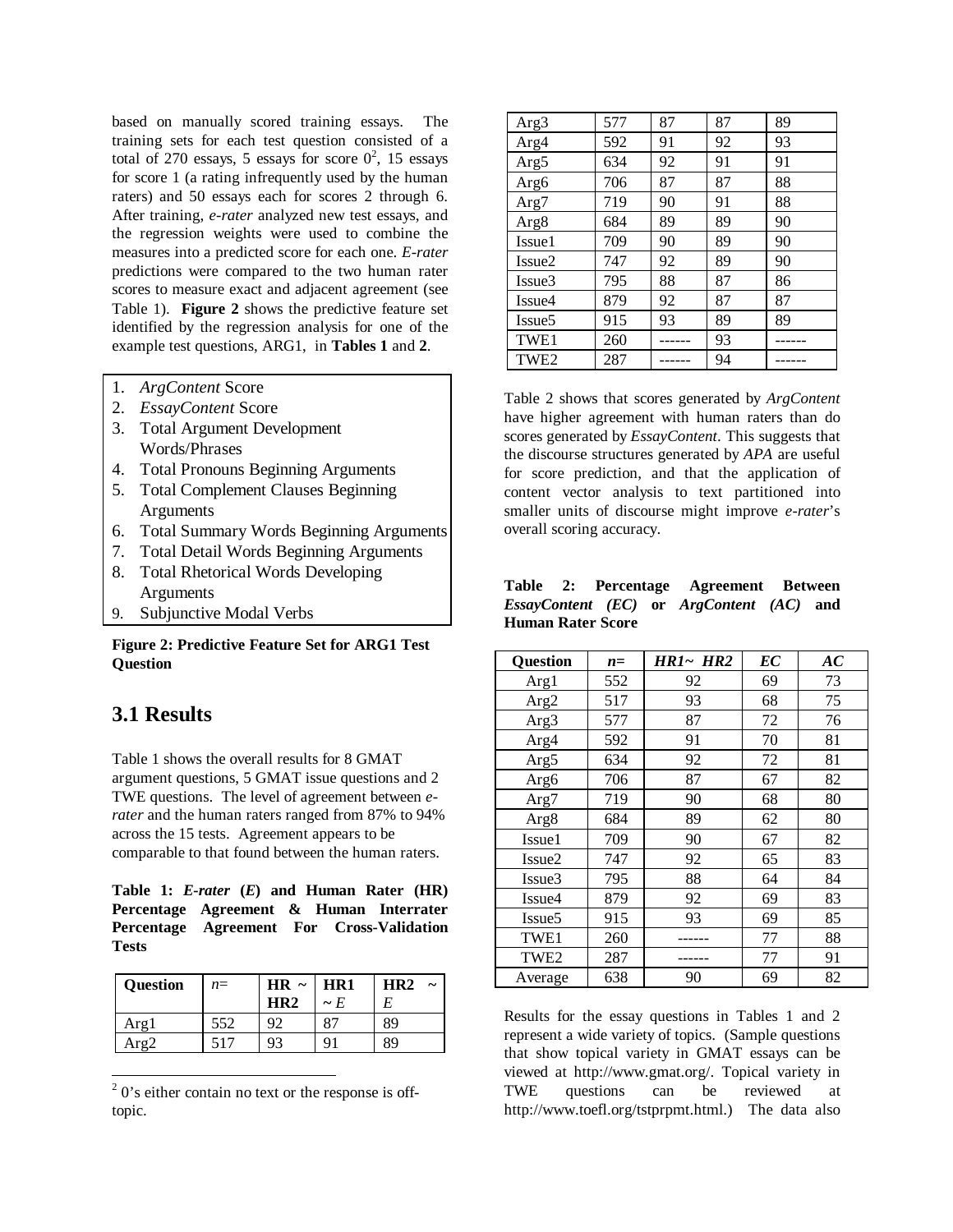represented a wide range of English writing competency. The majority of test-takers from the two TWE data sets were nonnative English speakers. Despite these differences in topic and writing skill, *e-rater*, as well as *EssayContent,* and *ArgContent* performed consistently across items. In fact, over the 15 essay questions, the discourse features output by *APA* and scores output by *ArgContent* (based on discourse-chunked text) account for the majority of the most frequently occurring predictive features. These are shown in Table 3.

|  | Table 3: Most Frequently Occurring Predictive |  |
|--|-----------------------------------------------|--|
|  | <b>Features Across 15 Essay Questions</b>     |  |

| <b>Feature</b>            | <b>Feature</b> | <b>Feature</b> |  |
|---------------------------|----------------|----------------|--|
|                           | <b>Class</b>   | <b>Counts</b>  |  |
| ArgContent                | Topical/       | 15/15          |  |
|                           | Discourse      |                |  |
| <b>EssayContent</b>       | Topical        | 14/15          |  |
| <b>Total Argument</b>     | Discourse      | 14/15          |  |
| Development Words         |                |                |  |
| <b>Auxiliary Modals</b>   | Syntactic      | 12/15          |  |
| Arg Init:                 | Discourse      | 7/15           |  |
| <b>Complement Clauses</b> |                |                |  |
| Arg Development:          | Discourse      | 6/15           |  |
| Rhetorical Question       |                |                |  |
| Words                     |                |                |  |
| Arg Development:          | Discourse      | 6/15           |  |
| <b>Evidence Words</b>     |                |                |  |
| Subordinate Clauses       | Syntactic      | 4/15           |  |
| <b>Relative Clauses</b>   | Syntactic      | 4/15           |  |

#### **4. Discussion and Conclusions**

The study indicates that discourse, syntactic, and topical information can be reliably used for machine prediction of essay scores. The results suggest that *e-rater*'s discourse marking is informative to the scoring process. *ArgContent*, the statistical, topical discourse analyzer, appears to be the most predictive feature. Other highly ranked features include surface cue words and non-lexical discourse cues.

One line of future research will examine the effects of various term weighting schemes on the performance of both *ArgContent* and *EssayContent*. Another study will compare the argument boundaries assigned by *APA* and the positions which human readers judge to be beginnings and ends of arguments.

We believe that the discourse related features used by *e-rater* might be the most useful building blocks for automated generation of diagnostic and instructional summaries about essays. For example, sentences indicated as "the beginning of an argument" could be used to flag main points of an essay (Marcu (1997)). *ArgContent*'s ability to generate "scores" for each argument could provide information about the relevance of individual arguments in an essay, which in turn could be used to generate helpful diagnostic or instructional information.

### **5. References**

Cohen, Robin (1984). "A computational theory of the function of clue words in argument understanding." In Proceedings of 1984 International Computational Linguistics Conference. California, 251-255..

Hirschberg, Julia and Diane Litman (1993). "Empirical Studies on the Disambiguation of Cue Phrases." Computational Linguistics (19)3, 501-530.

Hovy, Eduard, Julia Lavid, Elisabeth Maier, "Employing Knowledge Resources in a New Text Planner Architecture," In Aspects of Automated NL Generation, Dale, Hovy, Rosner and Stoch (Eds), Springer-Verlag Lecture Notes in AI no. 587, 57-72.

GMAT (1997). http://www.gmat.org/

Knott, Alistair. (1996). "A Data-Driven Methodology for Motivating a Set of Coherence Relations." Ph.D. Dissertation, available at www.cogsci.edu.ac.uk/~alik/publications. html, under the Heading, Unpublished Stuff.

Litman, Diane, J. (1996). "Cue Phrase Classification Using Machine Learning." Artificial Intelligence, 5, 53-94.

Mann, William C. and Sandra A. Thompson (1988). "Rhetorical Structure Theory: Toward a functional theory of text organization." Text 8(3), 243-281.

Marcu, Daniel. (1997). "From Discourse Structures to Text Summaries.", In Proceedings of the Intelligent Scalable Text Summarization Workshop, Association for Computational Linguistics,